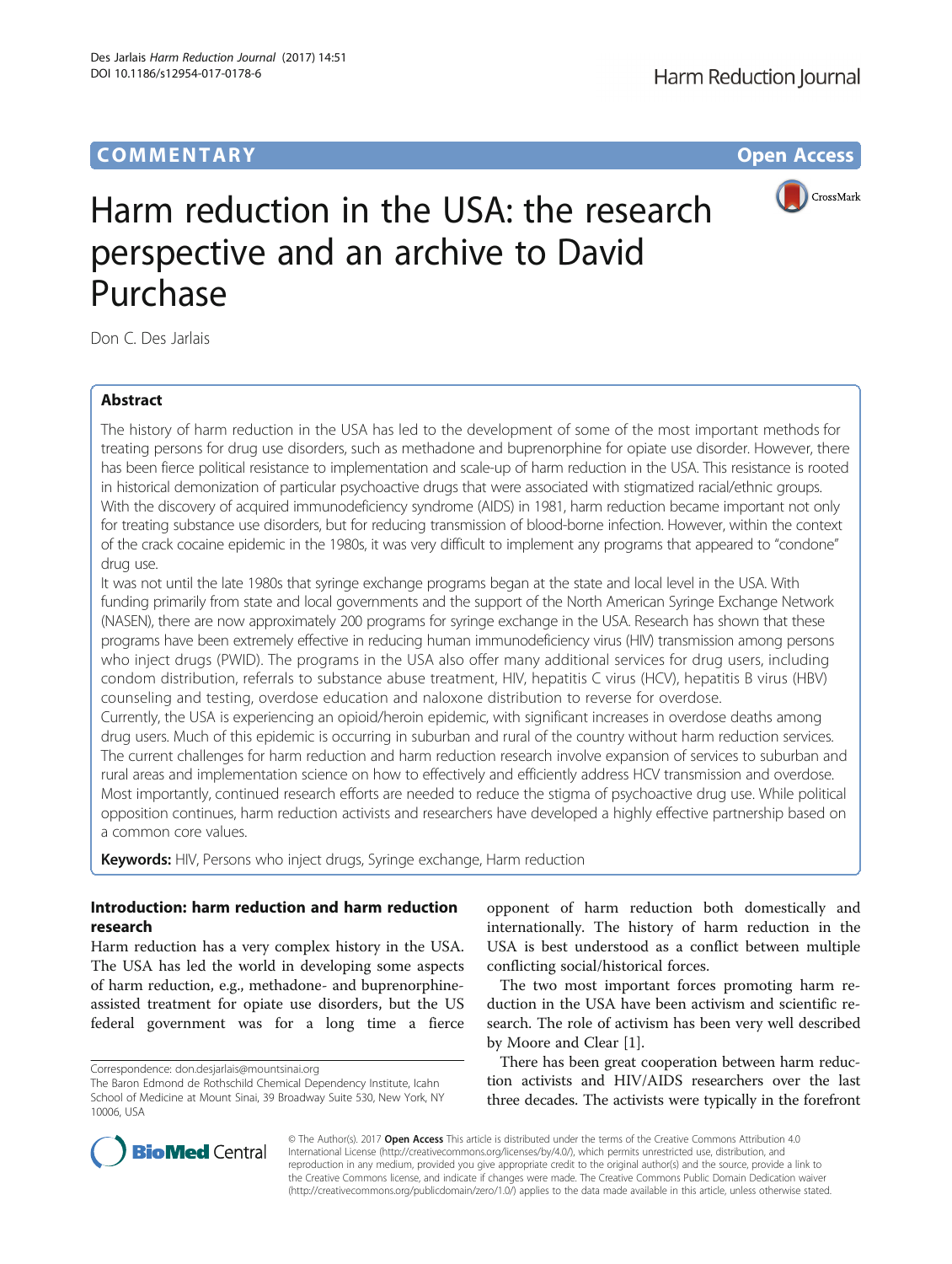of the struggle to implement harm reduction. The researchers then provided the data needed to justify largescale public expenditures on harm reduction programs (primarily by state and local governments). Without these public expenditures, the harm reduction programs would not have achieved the scope they needed to be successful to stop the HIV epidemic among people who inject drugs (PWID). This paper will focus on the contributions of scientific research to harm reduction in the USA, with an acknowledgement that without the contributions of the activists, harm reduction programs would not have been created, and the research supporting harm reduction could not have occurred.

### Historical background

Before discussing harm reduction research in the USA, it will be helpful to provide some historical context. First, the USA has a long tradition of moralistic condemnation of intoxication with psychoactive drugs (including licit drugs like alcohol). The Puritans are often blamed for this tradition, even though they consumed alcohol (often in considerable quantities) [\[2](#page-5-0), [3](#page-5-0)]. They did, however, condemn inebriation and also set precedents for extensively incorporating religious codes into civil laws.

A second important historical component of the harm reduction struggle in the USA has been the demonization of the psychoactive drugs associated with stigmatized racial/ethnic minority groups. This includes the use of opium by Chinese immigrants [\[4](#page-5-0)], the use of cocaine by African-Americans [[5](#page-5-0)], and the use of marijuana by Mexican-Americans [[6\]](#page-5-0). The combination of moralistic intolerance of intoxication and stigmatization of minority groups often led to the demonization of many psychoactive drugs. This demonization of specific drugs did not prevent the use of the drugs, but it did create a context in which the drugs were feared, there was fear of and anger towards the drug users, and abstinence was seen as the only acceptable policy towards drug use. Public discourse about illicit drug users was characterized by stereotypes of both the drugs and the users. Criminal law was viewed as the most appropriate means for controlling drug use.

The third important background factor for the harm reduction struggle was the federal system of government in the USA. The individual states have great responsibilities, including for public health. Thus, individual states could implement harm reduction programs in opposition of the attitudes of the federal government. The federal government, however, had much greater financial resources for both implementing HIV prevention for PWID and for funding research. Thus, the initial opposition to harm reduction by the US federal government delayed widespread implementation of harm reduction programs for many years.

The final component of the historical context was the US tradition of biomedical and health research. After World War II, the USA became the world leader in biomedical and health research, with the US government as the dominant funder of this research. There was a general respect for science in American society and an expectation that scientific research could and should be applied to solve societal problems, particularly healthrelated problems.

The science of psychoactive drug use and substance use disorders at the time AIDS was first observed among PWID was still in a very early stage [[7\]](#page-5-0). Most drug researchers generally viewed substance use disorders as a disease—in contrast to the general public, which tended to view substance use disorders as a moral failing. The great majority of scientists studying substance use disorders in the 1950s through the 1980s, however, believed that the only solution to the problems of drug use was total abstinence from drug use.

The most notable exception to this general view of substance use disorders was the development of methadone maintenance by Dole and Nyswader [[8](#page-5-0)]. Methadone maintenance was harm reduction in that it showed the possibility of reducing both individual and societal problems associated with drug use without requiring that users cease all psychoactive drug use. The great insights of methadone maintenance were that many of the problems created by drug use were related to the particular characteristics of the individual drugs (duration of effect, route of administration), and that some psychoactive drugs could be used as very effective medication for treating drug use disorders.

## The introduction, unseen spread, and by the discovery of HIV among PWID in the USA

AIDS was first observed among PWID in the USA in 1981, several months after being first observed among men who have sex with men (MSM) [[9\]](#page-5-0). The initial observations were made on relatively small numbers of PWID with AIDS and were almost exclusively confined to the northeastern USA. It was not until the development of the HIV antibody test in 1984–1985 and largescale antibody testing for HIV that the full scope of the problem was revealed. HIV had been spreading among PWID in New York City and in many other USA and European cities during this time. HIV prevalence had reached 50% in New York City, and the virus was present among PWID in many other USA and Western European cities [[10, 11](#page-5-0)].

There were several aspects of the timing of the first observation that made it extremely difficult to combat this new epidemic. First, as noted above, HIV had already spread in the USA and in many other countries before AIDS was first observed among PWID, so that it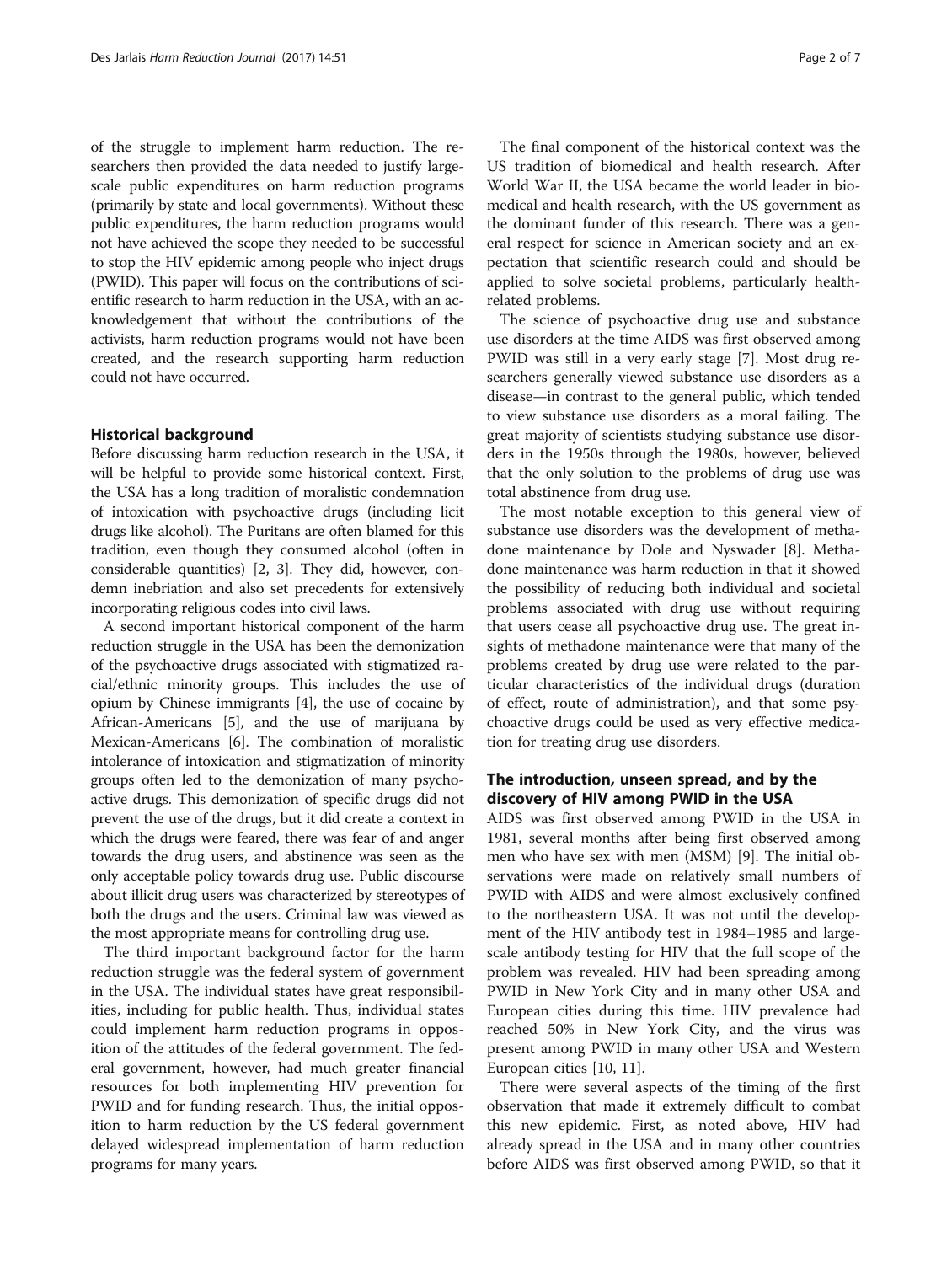was already too late to prevent the initial spread of the virus. Second, important changes in the politics and in the epidemiology of drug use had recently occurred. In the late 1970s, there was a movement to decriminalize possession for personal use of marijuana in some states, and even consideration of decriminalization of cocaine possession for personal use [[12](#page-5-0)]. This changed with the election of Ronald Reagan, in 1980, who adopted a "just say no" attitude towards drug use.

Another major factor was the emergence of the largescale crack cocaine epidemic [[13](#page-5-0)]. Not only did the use of crack cocaine increase greatly among inner city African-American neighborhoods but there was a great deal of violence associated with the distribution of the drug. The crack cocaine epidemic and the fear of drug use-related violence tapped into the long-standing stigmatization of African-Americans and the demonization of psychoactive drugs. The crack cocaine epidemic made it difficult for political leaders to support any programs such as syringe exchange that appeared to "encourage" or "condone" illicit drug use. Much of the African-American community, which experienced both the negative effects of the crack epidemic and increased stigmatization due to the crack epidemic, was adamantly opposed to syringe exchange programs.

## The science of initial efforts at syringe exchange harm reduction and the pseudo-science of opposition syringe exchange in the USA

When HIV antibody testing was first implemented in Amsterdam, the prevalence was over 30% [\[14](#page-5-0)]. The city had already implemented a small syringe exchange program (also referred to as needle and syringe exchange programs, syringe service programs, syringe access programs, syringe distribution programs, needle/syringe exchange programs) the year before in an effort to reduce the transmission of hepatitis B virus (HBV) among PWID. This exchange program was started after a large pharmacy in the central city stopped selling needles and syringes to drug users. With the discovery of the very substantial HIV/AIDS problem among PWID in the city, the Amsterdam health department rapidly expanded the exchange program, and other Dutch cities implemented programs.

HIV antibody testing among PWID in the UK found a high prevalence epidemic in Edinburgh, Scotland, moderate prevalence in London, and generally low prevalence in other areas. The health department sent a delegation to New York City to learn more about HIV/ AIDS among PWID. The health department then set up pilot syringe exchange programs in multiple cities, did a rapid evaluation of the pilot programs, and then expanded to a public health level. The pilot program evaluation in the UK did lead to some important findings, specifically

that the programs needed to be "user friendly" in order to be successful.

## Early attempts at syringe exchange research, early syringe exchange research, and early resistance to syringe exchange research

The idea of setting up pilot programs, evaluating them, and then expanding them based on the evaluation finding was also attempted in the USA, but with considerable difficulties. In 1985, the New York City Department of Health proposed a pilot program, but the memorandum from the Commissioner of Health to the Mayor was leaked to the police, who effectively vetoed the proposal. A pilot project with an evaluation component was then proposed and adopted in 1988 despite very strong opposition [[15](#page-5-0)]. The project was described by one opponent as "genocide" for the African-American community. The pilot project did produce positive results in getting PWID into long-term substance use treatment [[16\]](#page-5-0) but was not large enough to have an effect on unsafe injection and HIV transmission. The pilot project was discontinued in 1989.

Other attempts in the late 1980s at conducting syringe exchange research in Tacoma, Washington, and New Haven, Connecticut, were more successful. The Tacoma research documented reduced risk behavior [[17](#page-5-0)] and lower HBV incidence [\[18\]](#page-5-0) among syringe exchange participants compared to non-participants [[19\]](#page-5-0). The New Haven program was evaluated using a mathematical model of HIV transmission based on the reduction over time of the presence HIV antibody in syringes returned to the exchange. The decline in HIV antibody presence in the syringes returned to the exchange indicated a reduction in syringe sharing and thus a likely reduction in HIV transmission [\[20\]](#page-5-0). It is notable that these early research efforts were funded by private foundations—the American Foundation for AIDS Research (amFAR) for the Tacoma studies and the Robert Wood Johnson Foundation (RWJF) for the New Haven studies. AmFAR later funded a very large study in New York City [\[21](#page-5-0)]. (The Comer Foundation was also important for their very early support of syringe exchange in the USA.)

In 1988, opponents of syringe exchange added a provision to the funding bill for the Department of Health and Human Services (HHS) that prohibited the use of federal funds for supporting syringe exchange programs until the Secretary of HHS found that syringe exchange programs were "safe and effective." This wording was parallel to the federal Food and Drug Administration (FDA) requirement that new drugs be shown to be safe and effective before they are approved for sale in the USA.

There were, however, critical differences. At the same time, the federal government was refusing to fund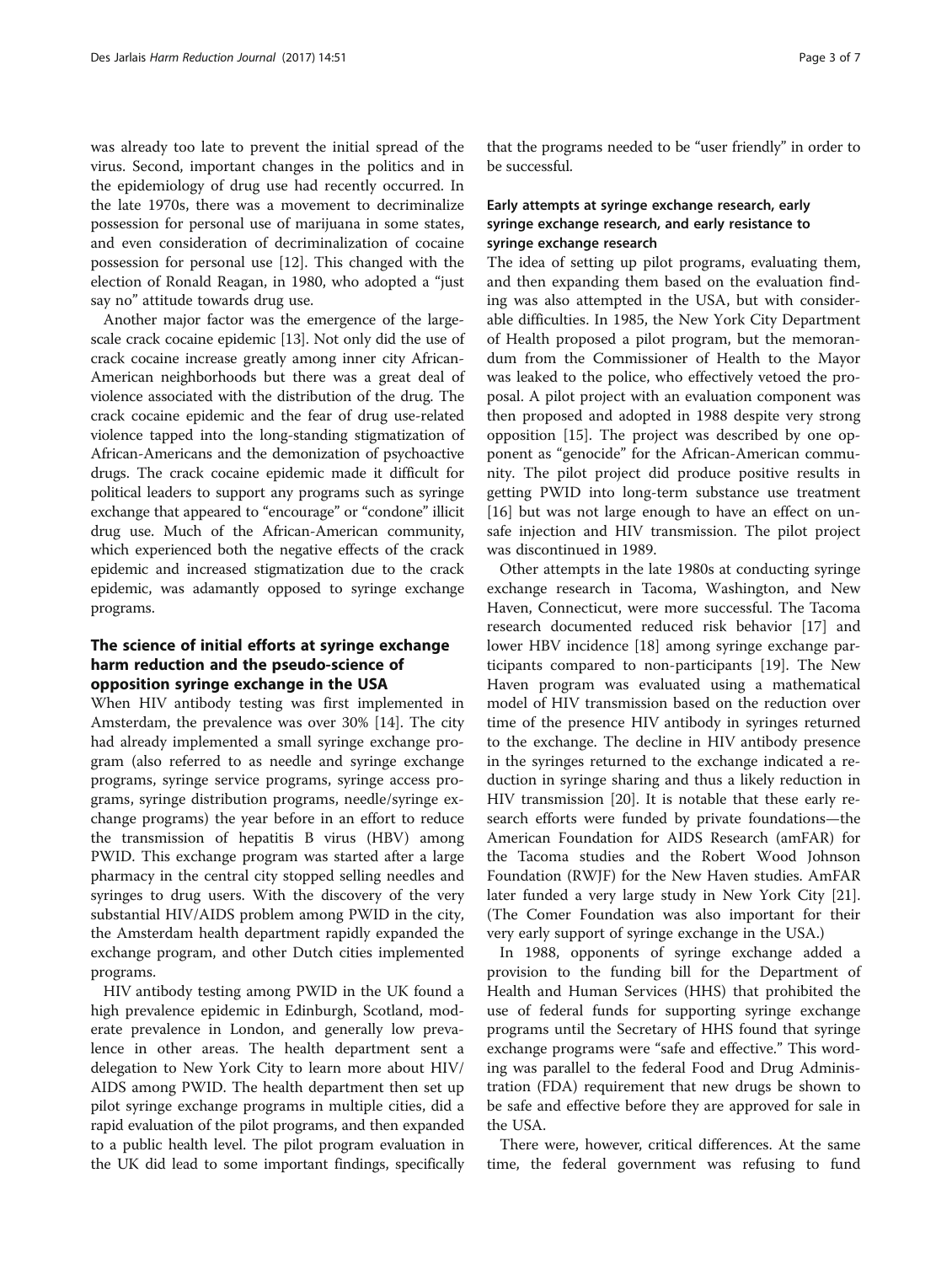research on syringe exchange. As the predominant funder of research on preventing HIV infection, the lack of federal funding for syringe exchange research created a catch-22 that delayed showing safety and effectiveness of syringe exchange for many years. Federal funds could not be used to support syringe exchange until research showed that syringe exchange was "safe and effective," but without federal funding of syringe exchange, there were very few programs that could be researched and very little money for conducting research—the federal government was at the time also refusing to fund research on syringe exchange.

Fortunately, as noted above, several private foundations did fund syringe exchange research, in particular amFAR and RWJF.

## The epidemic continues, research accelerates and accumulates, but the federal ban continues

The debates on syringe exchange and conducting research on syringe exchange were occurring within the context of greatly increasing numbers of HIV/AIDS cases among PWID during the early to mid-1990s. This led increasing numbers of state and local governments, activist groups, and private foundations to implement programs. The North American Syringe Exchange Network (NASEN) grew rapidly from approximately 50 programs in 1995 to over 100 programs by 1997 [\[22](#page-5-0)]. The increase in the numbers of programs provided many more opportunities for conducting research. NASEN also collaborated with the Chemical Dependency Institute of Beth Israel Medical Center to conduct annual surveys of syringe exchange programs in the USA. These surveys provided the only national data on programs and were often published in the Centers for Disease Control Morbidity and Mortality Weekly report (CDC MMWR) [[23](#page-5-0), [24](#page-5-0)]. We do not yet have a formal written history of NASEN, but the online Appendix for this paper contains a number of press reports of NASEN activities (Additional file [1\)](#page-5-0).

The National Institute on Drug Abuse (NIDA) also began funding research on syringe exchange programs. This then lead to a large increase in the number of scientific papers published on syringe exchange in the USA. There were only 32 articles on syringe exchanged in the USA published prior to 1995, there were 63 by 1996, 150 by 2000, and approximately 560 by early 2017 [\[25\]](#page-5-0).

The growth of research on syringe exchange in the USA, and in other countries, led to a number of important policy statements and scientific literature reviews on the topic. These included the "Twin Epidemics" report by the US National Commission on AIDS [[26\]](#page-5-0), a Centers for Disease Control review [\[23, 24](#page-5-0)] and two National Academies of Science/Institute of Medicine reports [\[27, 28](#page-5-0)] All of these supported the use of syringe exchange as a method for reducing HIV transmission among PWID.

By 1998 the scientific evidence in support of syringe exchange was sufficiently compelling that the Secretary of Health and Human Services did make the finding that syringe exchange was "safe and effective." The opposition to the syringe exchange was still sufficiently strong in the US Congress, however, that the Clinton administration did not attempt to approve federal funding for syringe exchange programs, knowing that permitting use of federal funds would be rejected by Congress. This clearly demonstrated that it was political opposition to the syringe exchange and not the lack of scientific evidence on safety and effectiveness that was keeping the ban in place. (For further discussion of the relationships between the data on the effectiveness of syringe exchange and the lack of policy change, see Allen et al. [[29\]](#page-5-0) and Blankenship et al. [\[30](#page-5-0), [31\]](#page-6-0).)

## The evolution of syringe exchange programs and syringe exchange research

While the original purpose of syringe exchange programs was to reduce transmission of blood-borne infections among PWID, programs in the USA rapidly evolved into multi-service organizations. In addition to basic syringe exchange, the programs have provided a wide range of additional health and social services to people who use drugs (and also often to community members who do not use drugs). These services include condoms, referrals to substance abuse treatment, HIV, hepatitis C virus (HCV), HBV counseling and testing, and naloxone for overdose [[32](#page-6-0)]. Of particular importance is education about overdose and the distribution of naloxone to drug users, their friends and families for reversing overdoses.

A second major direction may be termed operations or implementation research—how to effectively and efficiently provide services within limited resources. Innovative operational components have included syringe distribution without requiring one-for-one exchanges, secondary exchange/peer-delivered exchange in which program participants exchange for other drug users who do not personally attend the program, and individually scheduled exchange in which program staff meet participants at agreed upon times and locations to conduct exchange outside of the regular program hours and locations. As noted below, such operations/implementation research has become critical for addressing the current opioid/heroin epidemic in the USA.

## The current situation and current harm reduction research in the USA

Since 2002, the USA has been experiencing an opioid/heroin epidemic [\[33, 34](#page-6-0)]. A large increase in the prescription of opioid analgesics to treat pain was followed by large increase in the numbers of persons who became addicted to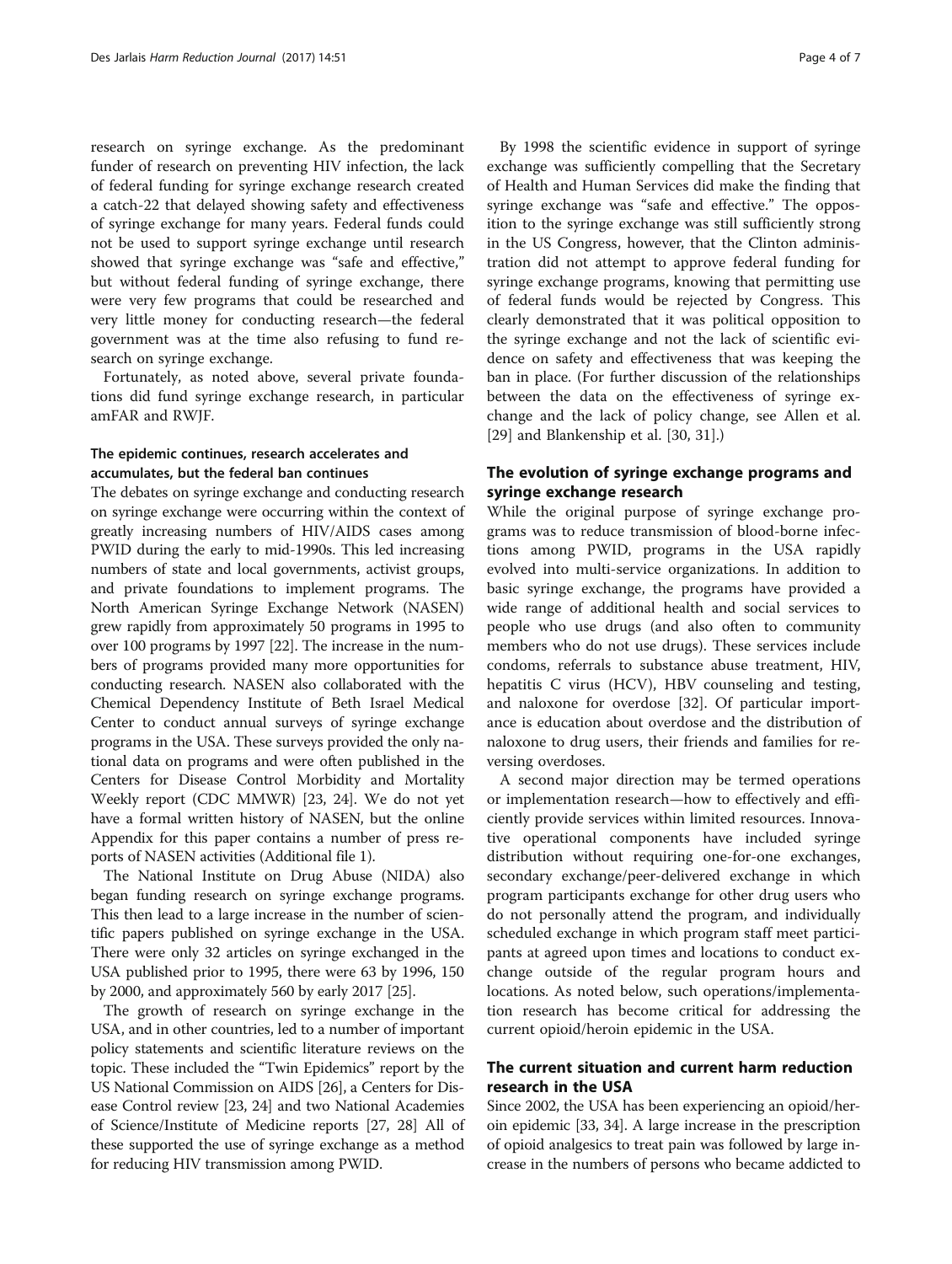opioids and who then transitioned from oral opioid use to injection of opioids and heroin [\[35\]](#page-6-0). This new opioid/heroin epidemic can most readily be seen in the increase in the number of drug overdose deaths in the USA, from 16,849 in 2002 to 52,404 in 2015 (over a threefold increase) [\[36\]](#page-6-0). Much of the increase in opioid/heroin use resulted from over-prescribing of opioid analgesics, and has occurred in suburban and rural areas of the country where medication-assisted treatment and syringe exchange services were lacking.

The opioid/heroin epidemic also led to an outbreak of HIV in Scott County, Indiana. With a population of only 23,744, Scott County experienced 181 new HIV infections in 2015 [[37](#page-6-0)]. At the time of the outbreak, syringe exchange was illegal in the state of Indiana. In response to this public health catastrophe, syringe exchange was eventually legalized in Indiana and other neighboring states [[38](#page-6-0)] and the ban on using federal funds for syringe exchange programs was effectively lifted [[39](#page-6-0)]. The symbolic content of the ban was retained, however, in that federal funds could not be used for the purchase of needles and syringes, but could be used for staff, rent, services in addition to exchange and the other expenses needed to successfully operate a program. The cost of the needles and syringes is quite modest in comparison to the other costs, so this symbolic restriction is often not of great practical importance for most programs. The lifting of the ban on using federal funds did not include any new funds, it merely permitted state governments to re-allocate federal funds to support some of the expenses in operating syringe exchange programs. Many programs in the USA remain underfunded [[23](#page-5-0)], and funding for the programs will need to be substantially increased to meet the challenges of the new opioid epidemic.

Research on harm reduction programs over the last 30 years in the USA has unequivocally demonstrated that these programs can minimize HIV transmission among PWID [[40\]](#page-6-0). The current challenges for harm reduction and research on harm reduction involve reducing overdoses, reducing HCV transmission among PWID, including providing treatment for hepatitis infection to persons already infected. There are major issues in implementation research for providing harm reduction services to persons who use drugs in suburban and rural areas. These areas typically do not have current services, and there are transportation and economic difficulties for providing the needed services.

The greatest research issue for improving harm reduction in USA is identifying ways of reducing the intense stigmatization of persons who use many different psychoactive drugs. Psychoactive drug use can certainly generate many severe individual and societal harms but the severe stigmatization of persons using the drugs contributes rather than ameliorates the individual and societal harms.

## The common values in harm reduction services and research on harm reduction

The two basic components of harm reduction are pragmatism—providing policies and services that are effective—and respect for the human rights of persons who use drugs. The two basic components of research on harm reduction are measuring the harm that can be reduced through improved policies and new programs and conducting ethical research with persons who use drug. Ethical research with human subjects involves (1) benevolence, the research should benefit the persons who participated as subjects, (2) autonomy, the participants should have the right to determine what activities they will and will not participate in, and (3) justice, the research should benefit not just the individual participants but also the community of the persons who participated [\[41](#page-6-0)]. Both harm reduction and research on harm reduction in the USA were restricted by political opposition, but still formed a highly effective partnership based on their common values.

## Conclusions

- 1. The history of harm reduction in the USA reflects multiple competing components of US society, including moralistic condemnation of intoxication and of dependence on psychoactive drugs, stigmatization of racial/ethnic minority groups and demonization of the psychoactive drugs used by particular minority groups, and a tradition of using science to address health problems.
- 2. The discovery of AIDS among persons who inject drugs in the USA, came after the HIV virus had already spread rapidly in some parts of the country (so that primary prevention was not possible in those areas) and in the context of a crack cocaine epidemic, which made it very difficult to establish a public health approach to HIV/AIDS among persons who injected drugs.
- 3. Activists initiated syringe exchange programs in several parts of the country, and researchers collected sufficient data to convince state and local governments to provide the funding needed for large-scale implementation of syringe exchange program.
- 4. Syringe exchange has been remarkably effective in reducing HIV transmission, and most programs now address many addition health and social needs of their participants
- 5. Harm reduction programming and harm reduction research share two critical values: identifying what is pragmatically effective and respecting the human rights of persons who use drugs.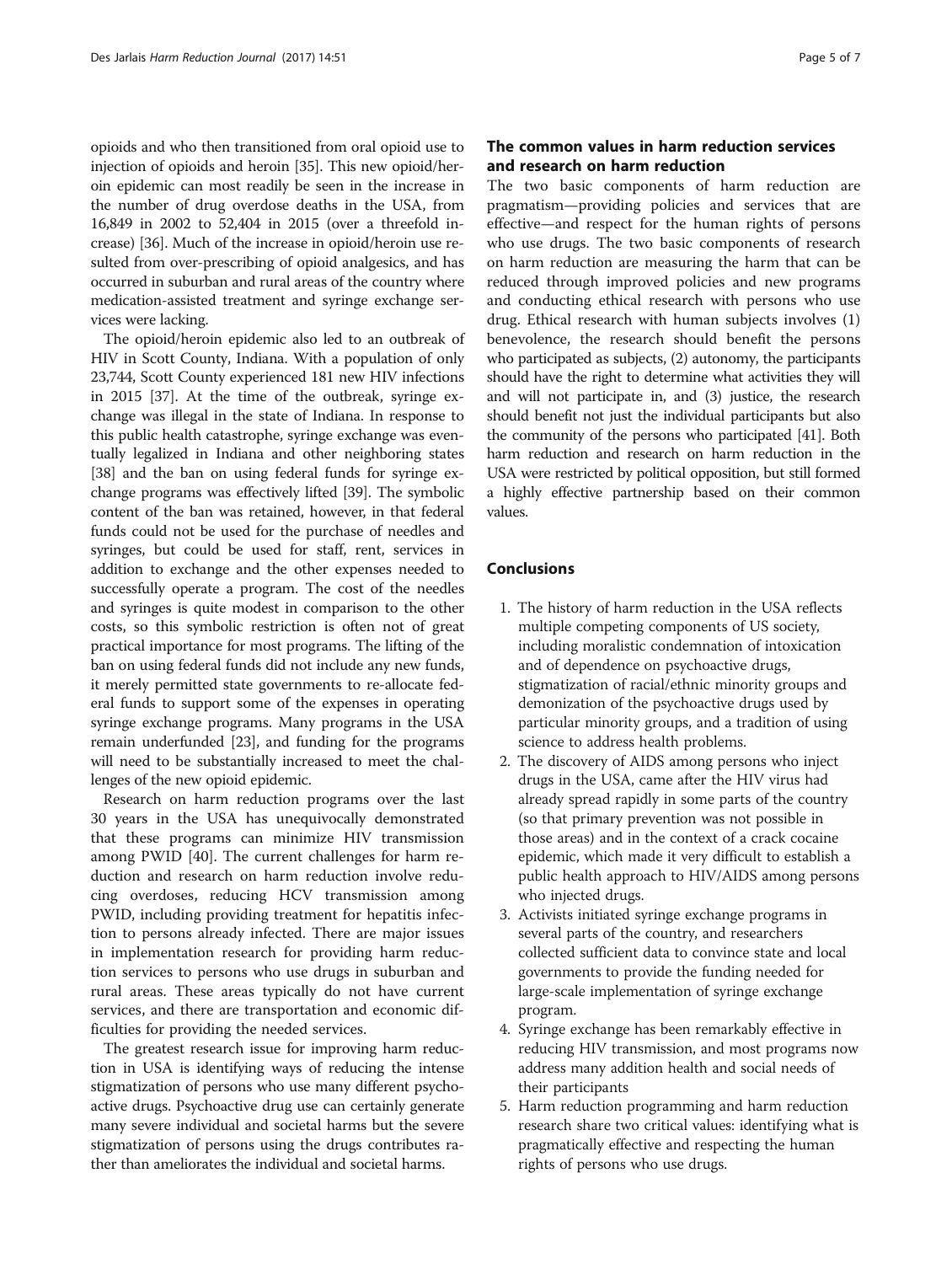## <span id="page-5-0"></span>Additional file

[Additional file 1:](dx.doi.org/10.1186/s12954-017-0178-6) Dave Purchase Press Stories Collection Appendix. (DOC 78422 kb)

#### Abbreviations

AIDS: Acquired immunodeficiency syndrome; amFAR: American Foundation for AIDS Research; CDC MMWR: Centers for Disease Control Morbidity and Mortality Weekly report; FDA: Food and Drug Administration; HBV: Hepatitis B virus; HCV: Hepatitis C virus; HHS: Health and Human Services; HIV: Human immunodeficiency virus; MSM: Men who have sex with men; NASEN: North American Syringe Exchange Network; NIDA: National Institute on Drug Abuse; PWID: Persons who inject drugs; RWJF: Robert Wood Johnson Foundation

#### Acknowledgements

I want to acknowledge Jonathan Feelemyer for his superb contributions to editing and referencing of the paper, to my many research colleagues, and in particular, to the many persons who use drugs and have participated in my research.

#### Funding

This work was supported through grant R01DA003574 from the US National Institute on Drug Abuse.

#### Availability of data and materials

No data was collected on human subjects for this commentary; the historical data presented in the commentary can be found in the reference list and online archives.

#### Authors' contributions

DJ conceived the commentary and wrote the manuscript as the sole author.

#### Ethics approval and consent to participate

Not applicable: there were no human subjects involved in this commentary.

#### Consent for publication

Not applicable.

#### Competing interests

The author declares that he has no competing interests.

#### Publisher's Note

Springer Nature remains neutral with regard to jurisdictional claims in published maps and institutional affiliations.

#### Received: 21 April 2017 Accepted: 18 July 2017 Published online: 26 July 2017

#### References

- 1. Moore CA. History and context of harm reduction in the united states. In: Richard Pates DR, editor. Harm reduction in substance use and high-risk behaviour. United States: John Wiley & Sons; 2012. p. 382–94.
- 2. Aaron P, Musto D. Temperance and prohibition in America: a historical overview. In: Alcohol and public policy: beyond the shadow of prohibition; 1981. p. 127–81.
- 3. Levine HG. The alcohol problem in America: from temperance to alcoholism. Addiction. 1984;79:109–19.
- 4. Ahmad DL. Opium smoking, anti-Chinese attitudes, and the American medical community, 1850–1890. Am Nineteenth Century Hist. 2000;1:53–68.
- 5. Davis DR, University MS. African Americans and cocaine: a historiography. Birmingham: Michigan State University; 2008.
- 6. Gonzalez G, Tienda M. The drug connection in U. S.-Mexican relations. San Diego: DIANE Publishing Company; 1996.
- 7. Des Jarlais DC, Friedman SR, Novick DM, Sotheran JL, Thomas P, Yancovitz S, Mildvan D, Weber J, Kreek MJ, Maslansky R, et al. HIV-1 infection among intravenous drug users in Manhattan, New York City, from 1977 through 1987. JAMA. 1989;261:1008–12.
- 8. Courtwright D, Joseph H, Des Jarlais DC. Addicts who survived: an oral history of narcotic use in America 1923–1965. Knoxville: University of Tennessee Press; 1989.
- 9. Centers for Disease Control and Prevention. First Report of AIDS. In: CDC, editor. MMWR Weekly Report, vol. 50. Atlanta: Centers for Disease Control; 1981.
- 10. Des Jarlais DC, Kerr T, Carrieri P, Feelemyer J, Arasteh K. HIV infection among persons who inject drugs: ending old epidemics and addressing new outbreaks. AIDS. 2016;30:815–26.
- 11. Des Jarlais DC, Feelemyer J, Modi S, Arasteh A, Mathers B, Degenhardt L, Hagan H. Patterns in transitions from injection drug use to heterosexual HIV/AIDS epidemics. In: The lancet special series on HIV in people who use drugs; December 10 & 11. Kuala Lampur; 2010.
- 12. Kleiman MAR, Hawdon JE. Encyclopedia of drug policy. Thousand Oaks: SAGE Publications; 2011.
- 13. Reinarman C, Levine HG. Crack in America: demon drugs and social justice. Berkeley: University of California Press; 1997.
- 14. Van Ameijden E, Van den Hoek J, Mientjes G, Coutinho R. A longitudinal study on the Incidence and transmission patterns of HIV, HBV and HCV infections among IDUs in Amsterdam. Eur J Epidemiol. 1993;9:255–62.
- 15. Anderson W. The New York needle trial: the politics of public health in the age of AIDS. Am J Public Health. 1991;81:1506–17.
- 16. Joseph SC, Des Jarlais DC. Needle and syringe exchange as a method of AIDS Epidemic Control. AIDS Updates. 1989;2:1–8.
- 17. Hagan H, Des Jarlais DC, Purchase D, Friedman SR, Reid TR, Bell TA. An interview study of participants in the Tacoma, Washington, syringe exchange. Addiction. 1993;88:1691–7.
- 18. Hagan H, Jarlais DC, Friedman SR, Purchase D, Alter MJ. Reduced risk of hepatitis B and hepatitis C among injection drug users in the Tacoma syringe exchange program. Am J Public Health. 1995;85:1531–7.
- 19. Hagan H, Des Jarlais DC, Friedman SR, Purchase D, Reid T. Multiple outcome measures of the impact of the Tacoma syringe exchange. In: 8th International Conference on AIDS. Amsterdam; 1992.
- 20. Kaplan EH, Khoshnood K, Heimer R. A decline in HIV-infected needles returned to New Haven's needle exchange program: client shift or needle exchange? Am J Public Health. 1994;84:1991-4.
- 21. Des Jarlais DC, Marmor M, Paone D, Titus S, Shi Q, Perlis T, Jose B, Friedman SR. HIV incidence among injecting drug users in New York City syringeexchange programmes. Lancet. 1996;348:987–91.
- 22. Centers for Disease Control and Prevention. Update: syringe exchange programs—United States, 1997. MMWR Morb Mortal Wkly Rep. 1998;  $47.652$
- 23. Des Jarlais DC, Nugent A, Solberg A, Feelemyer J, Mermin J, Holtzman D. Syringe service programs for persons who inject drugs in urban, suburban, and rural areas—United States, 2013. MMWR Morbid Mortal Wkly Rep. 2015; 64:1337–41.
- 24. Guardino V, Des Jarlais D, Arasteh K, Johnston R, Purchase D, Solberg A. Syringe exchange programs—United States, 2008. MMWR Morbid Mortal Wkly Rep. 2010;59:1488–91.
- 25. PubMed search results: syringe exchange in the United States. [https://www.ncbi.](https://www.ncbi.nlm.nih.gov/pubmed/?term=(syringe+exchange)+AND+(United+States)) [nlm.nih.gov/pubmed/?term=\(syringe+exchange\)+AND+\(United+States\).](https://www.ncbi.nlm.nih.gov/pubmed/?term=(syringe+exchange)+AND+(United+States)) Accessed 24 Mar 2017.
- 26. National Commission on Acquired Immune Deficiency Syndrome. In: National Commission on AIDS, editor. The twin epidemics of substance use and HIV. Washsington DC: National Commission on Acquired Immune Deficiency Syndrome; 1991.
- 27. Committee on the Prevention and Control of Viral Hepatitis Infections, Board on Population Health and Public Health Practices. In: Colvin H, Mitchell A, editors. A National Strategy for Prevention and Control of Hepatitis B and C. Washington: Institute of Medicine of the National Academies; 2010.
- 28. Committee on the Prevention and Control of Viral Hepatitis Infections, Board on Population Health and Public Health Practices. In: Colvin H, Mitchell A, editors. A National Strategy for Prevention and Control of Hepatitis B and C: Phase II. Washington: Institute of Medicine of the National Academies; 2017.
- 29. Allen ST, Ruiz MS, O'Rourke A. The evidence does not speak for itself: the role of research evidence in shaping policy change for the implementation of publicly funded syringe exchange programs in three US cities. Int J Drug Policy. 2015;26:688–95.
- 30. Blankenship K, Bray S, Merson M. Structural interventions in public health. AIDS. 2000;14:S11–21.